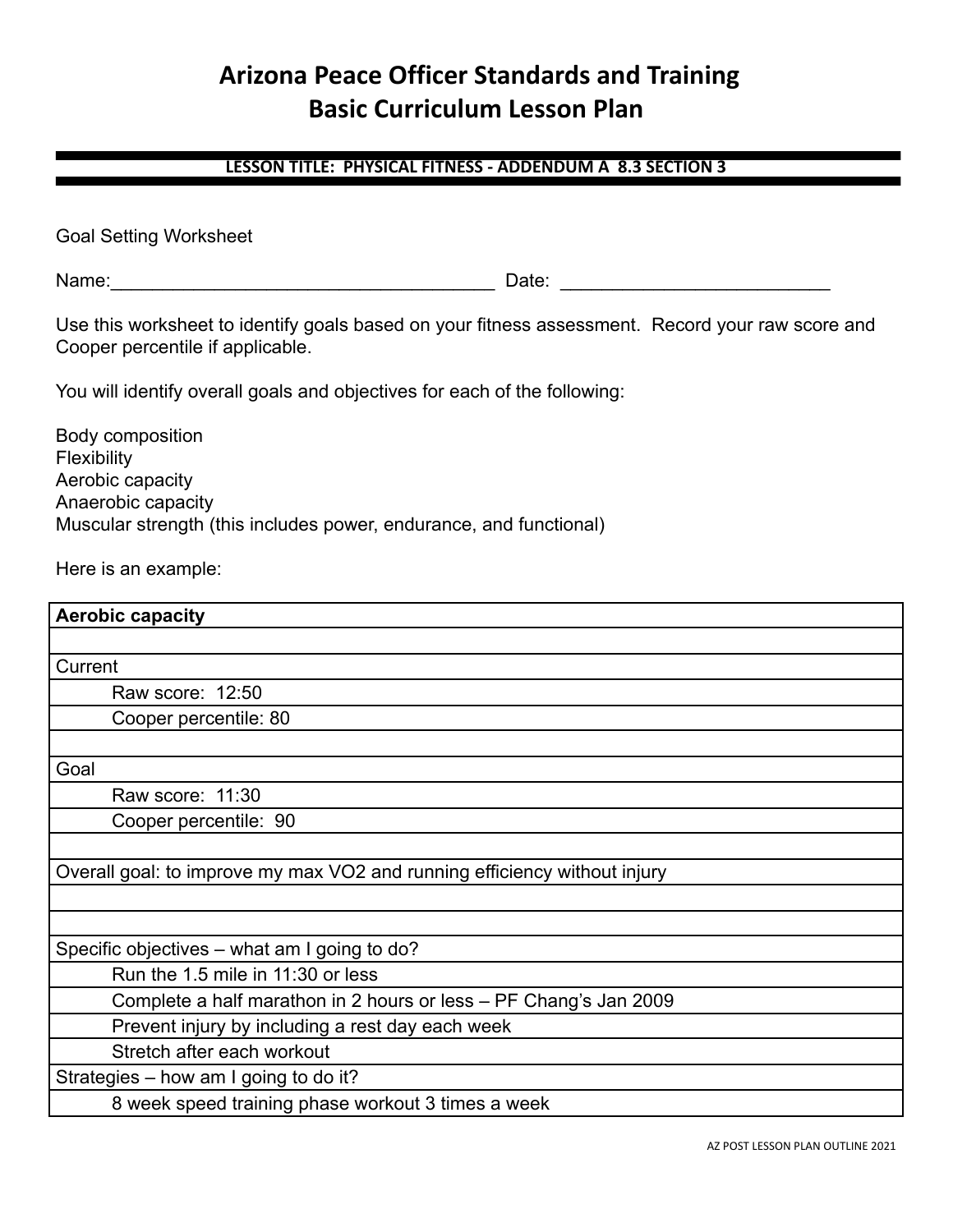| Hal Higdon's intermediate half marathon training schedule – see 8 week training schedule |  |
|------------------------------------------------------------------------------------------|--|
| Use running stretches from manual. Do this after each workout                            |  |
|                                                                                          |  |
|                                                                                          |  |
| Time – how long will it take me?                                                         |  |
| I will re-test the 1.5 mile after 8 weeks                                                |  |
| I will begin the 8 week training schedule in November with a 12-15 miles a week base     |  |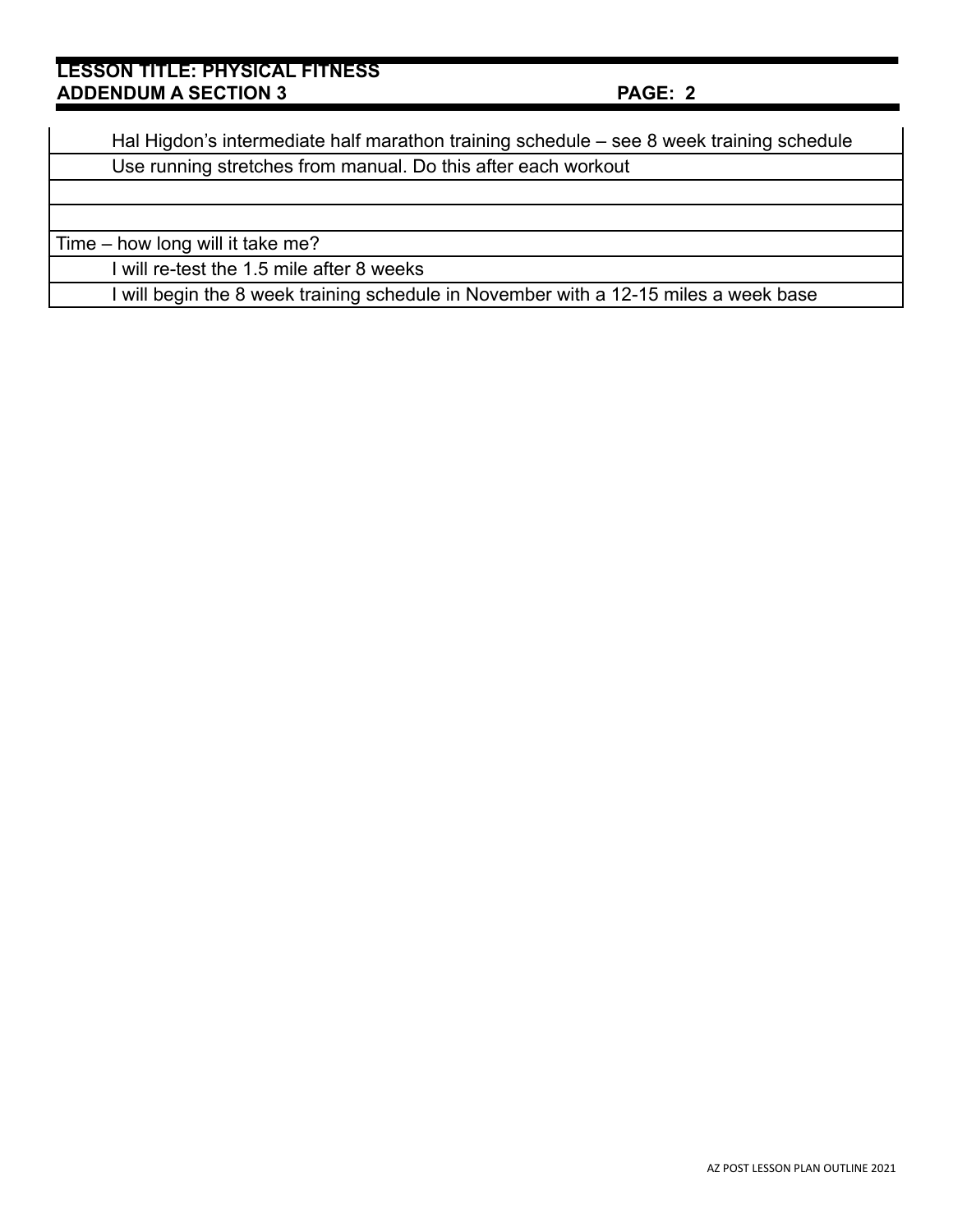| <b>Body composition</b>                      |
|----------------------------------------------|
|                                              |
| Current                                      |
| Raw score:                                   |
| Cooper percentile:                           |
|                                              |
| Goal                                         |
| Raw score:                                   |
| Cooper percentile:                           |
|                                              |
| Overall goal:                                |
|                                              |
|                                              |
|                                              |
|                                              |
|                                              |
| Specific objectives - what am I going to do? |
|                                              |
|                                              |
|                                              |
|                                              |
|                                              |
|                                              |
|                                              |
|                                              |
|                                              |
| Strategies - how am I going to do it?        |
|                                              |
|                                              |
|                                              |
|                                              |
|                                              |
|                                              |
|                                              |
|                                              |
|                                              |
| Time - how long will it take me?             |
|                                              |
|                                              |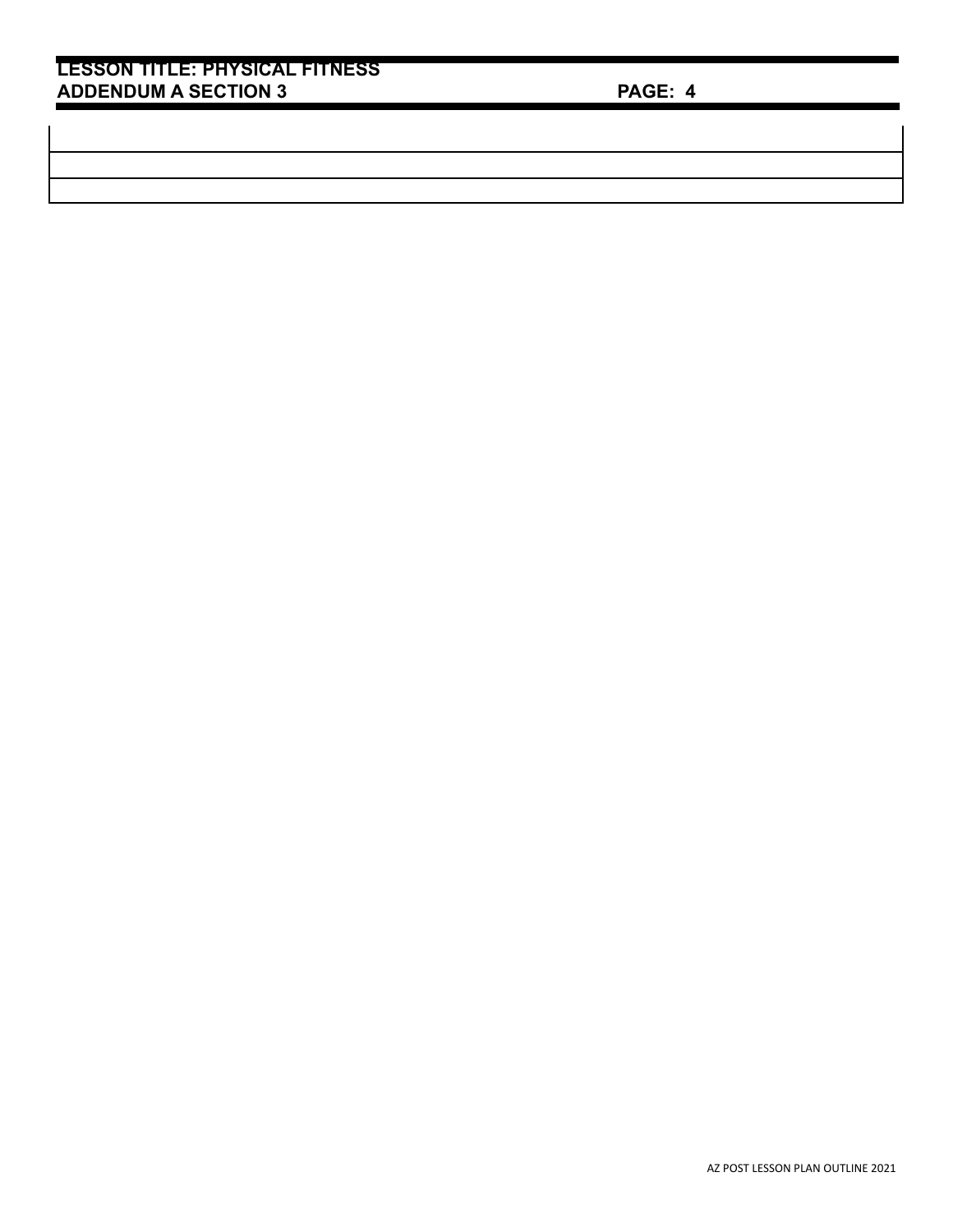| <b>Flexibility</b>                           |
|----------------------------------------------|
|                                              |
| Current                                      |
| Raw score:                                   |
| Cooper percentile:                           |
|                                              |
| Goal                                         |
| Raw score:                                   |
| Cooper percentile:                           |
|                                              |
| Overall goal:                                |
|                                              |
|                                              |
|                                              |
|                                              |
|                                              |
| Specific objectives - what am I going to do? |
|                                              |
|                                              |
|                                              |
|                                              |
|                                              |
|                                              |
|                                              |
|                                              |
|                                              |
| Strategies - how am I going to do it?        |
|                                              |
|                                              |
|                                              |
|                                              |
|                                              |
|                                              |
|                                              |
|                                              |
|                                              |
| Time - how long will it take me?             |
|                                              |
|                                              |
|                                              |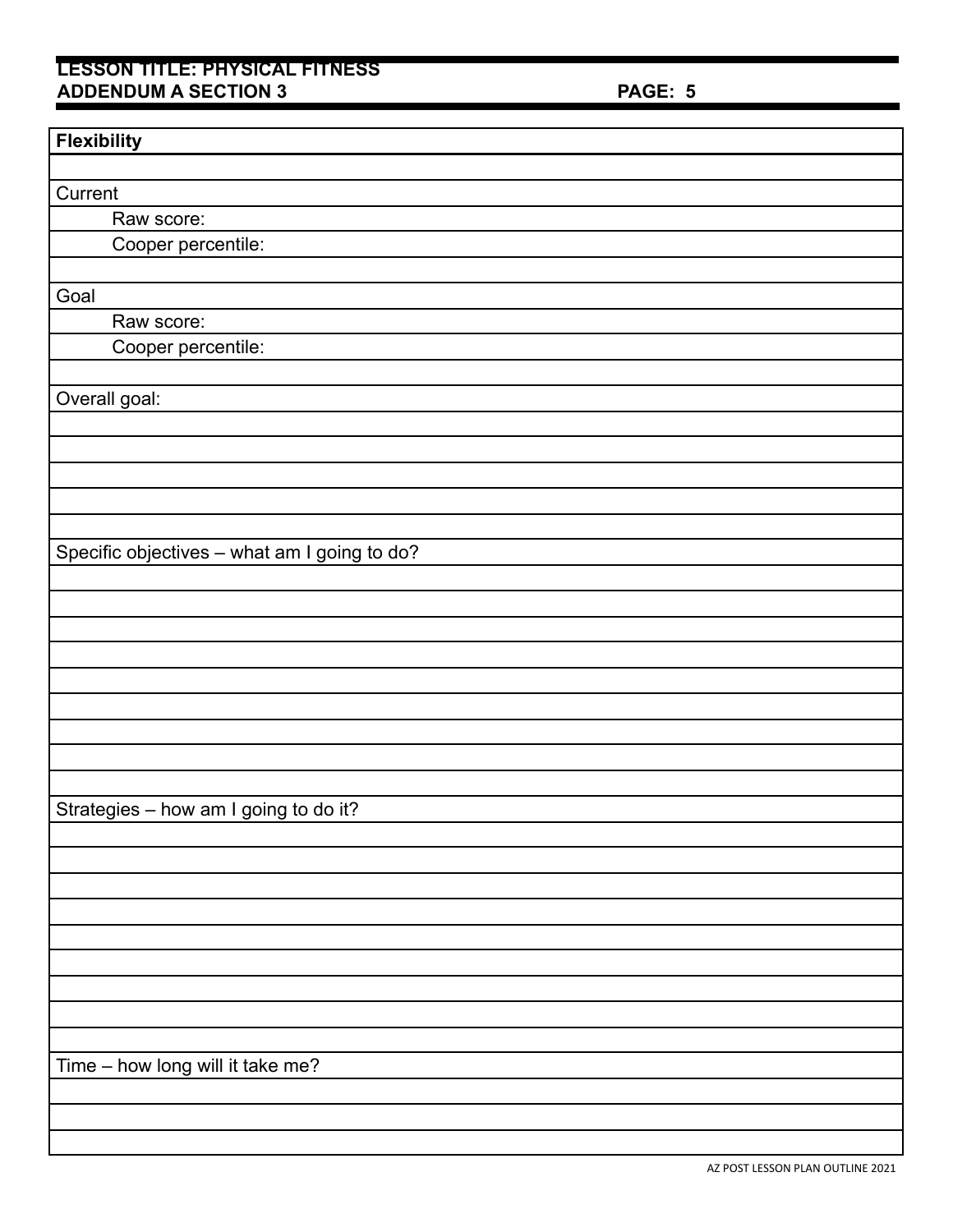| <b>Aerobic capacity</b>                      |
|----------------------------------------------|
|                                              |
| Current                                      |
| Raw score:                                   |
| Cooper percentile:                           |
|                                              |
| Goal                                         |
| Raw score:                                   |
| Cooper percentile:                           |
|                                              |
| Overall goal:                                |
|                                              |
|                                              |
|                                              |
|                                              |
|                                              |
| Specific objectives - what am I going to do? |
|                                              |
|                                              |
|                                              |
|                                              |
|                                              |
|                                              |
|                                              |
|                                              |
| Strategies - how am I going to do it?        |
|                                              |
|                                              |
|                                              |
|                                              |
|                                              |
|                                              |
|                                              |
|                                              |
|                                              |
| Time - how long will it take me?             |
|                                              |
|                                              |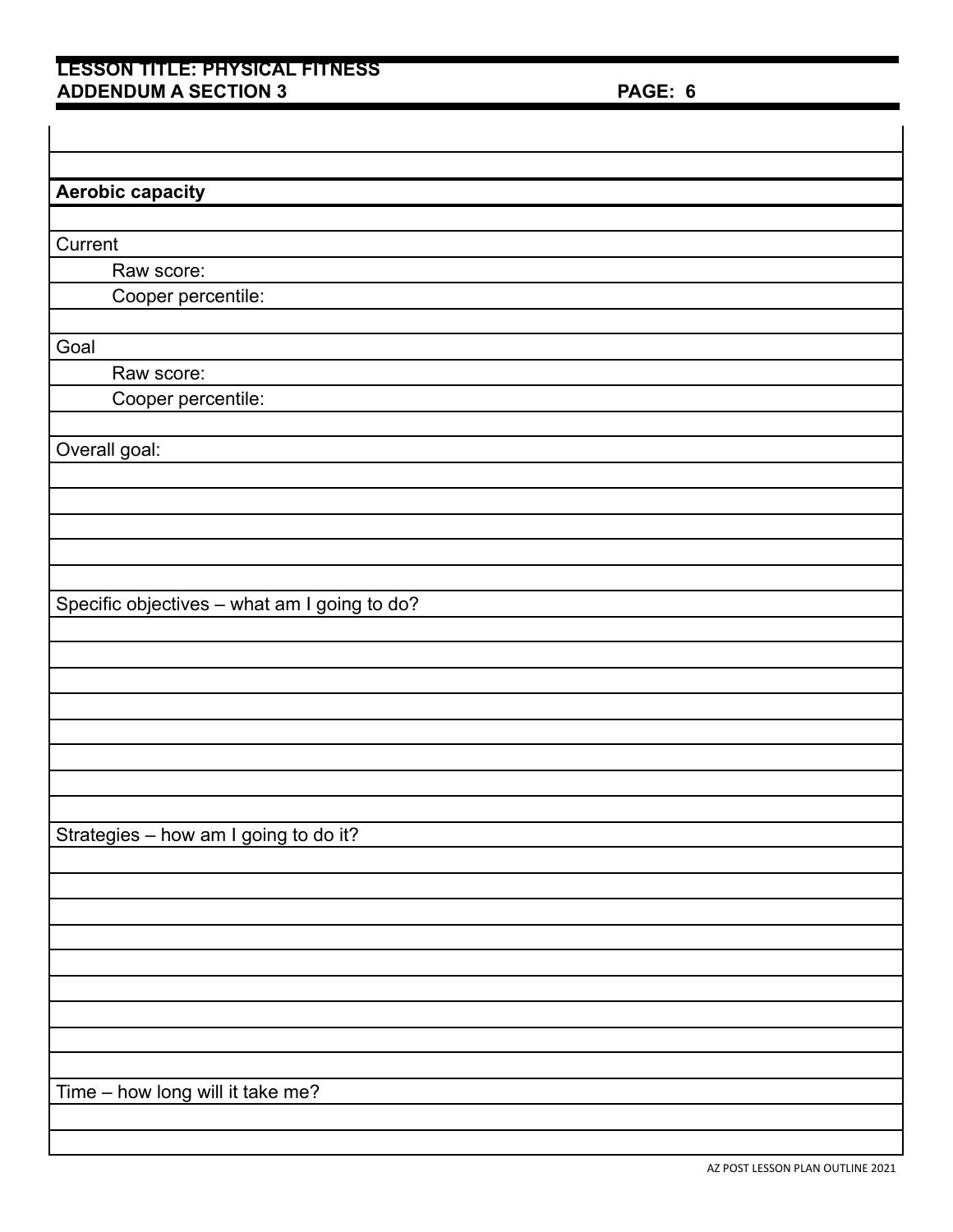| Anaerobic capacity                           |
|----------------------------------------------|
|                                              |
| Current                                      |
| Raw score:                                   |
| Cooper percentile:                           |
|                                              |
| Goal                                         |
| Raw score:                                   |
| Cooper percentile:                           |
|                                              |
| Overall goal:                                |
|                                              |
|                                              |
|                                              |
|                                              |
|                                              |
| Specific objectives - what am I going to do? |
|                                              |
|                                              |
|                                              |
|                                              |
|                                              |
|                                              |
|                                              |
|                                              |
| Strategies - how am I going to do it?        |
|                                              |
|                                              |
|                                              |
|                                              |
|                                              |
|                                              |
|                                              |
|                                              |
|                                              |
| Time - how long will it take me?             |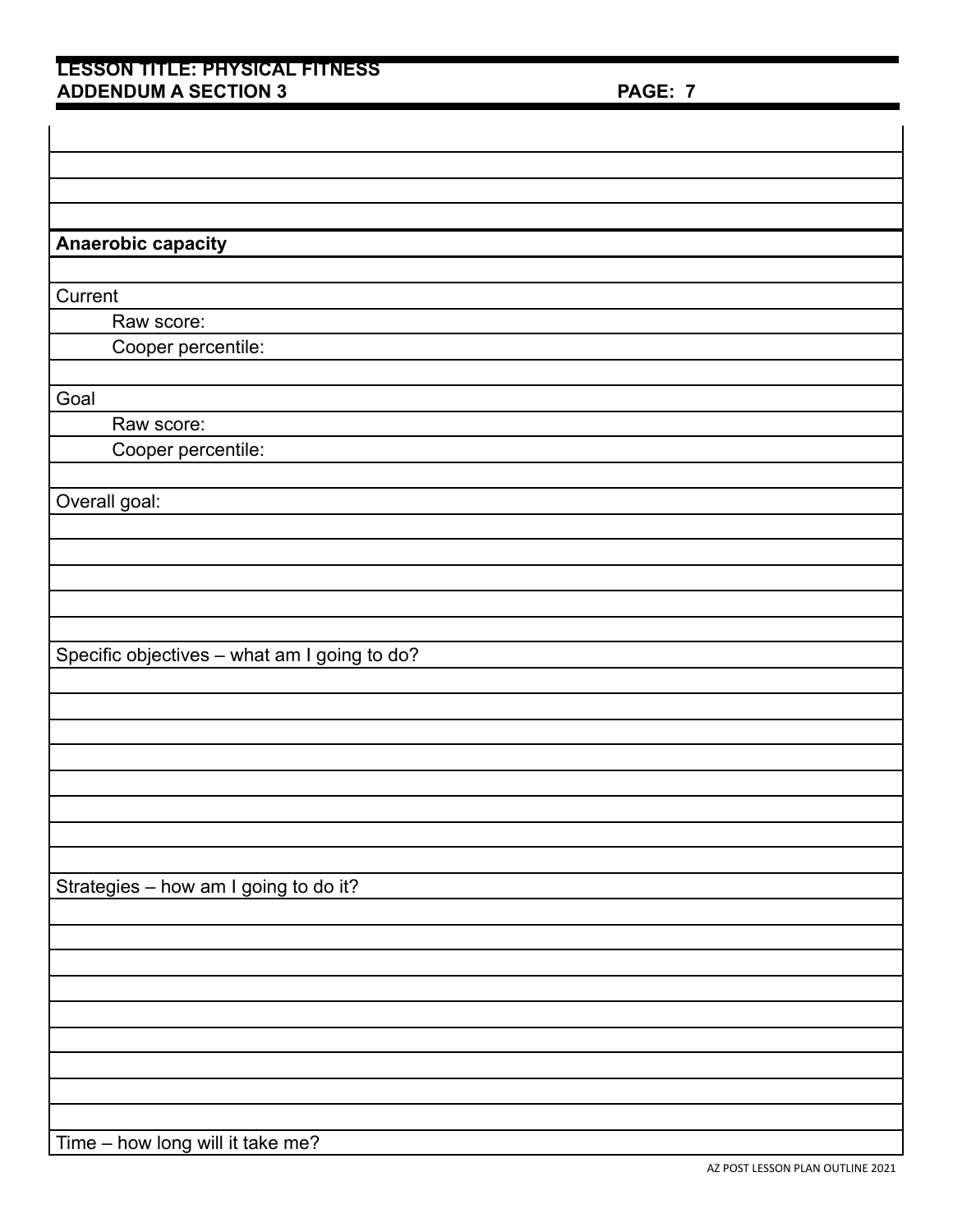| <b>Muscular strength (pushups)</b>           |
|----------------------------------------------|
|                                              |
|                                              |
| Current                                      |
| Raw score:                                   |
| Cooper percentile:                           |
|                                              |
| Goal                                         |
| Raw score:                                   |
| Cooper percentile:                           |
|                                              |
| Overall goal:                                |
|                                              |
|                                              |
|                                              |
|                                              |
|                                              |
| Specific objectives - what am I going to do? |
|                                              |
|                                              |
|                                              |
|                                              |
|                                              |
|                                              |
|                                              |
|                                              |
| Strategies - how am I going to do it?        |
|                                              |
|                                              |
|                                              |
|                                              |
|                                              |
|                                              |
|                                              |
|                                              |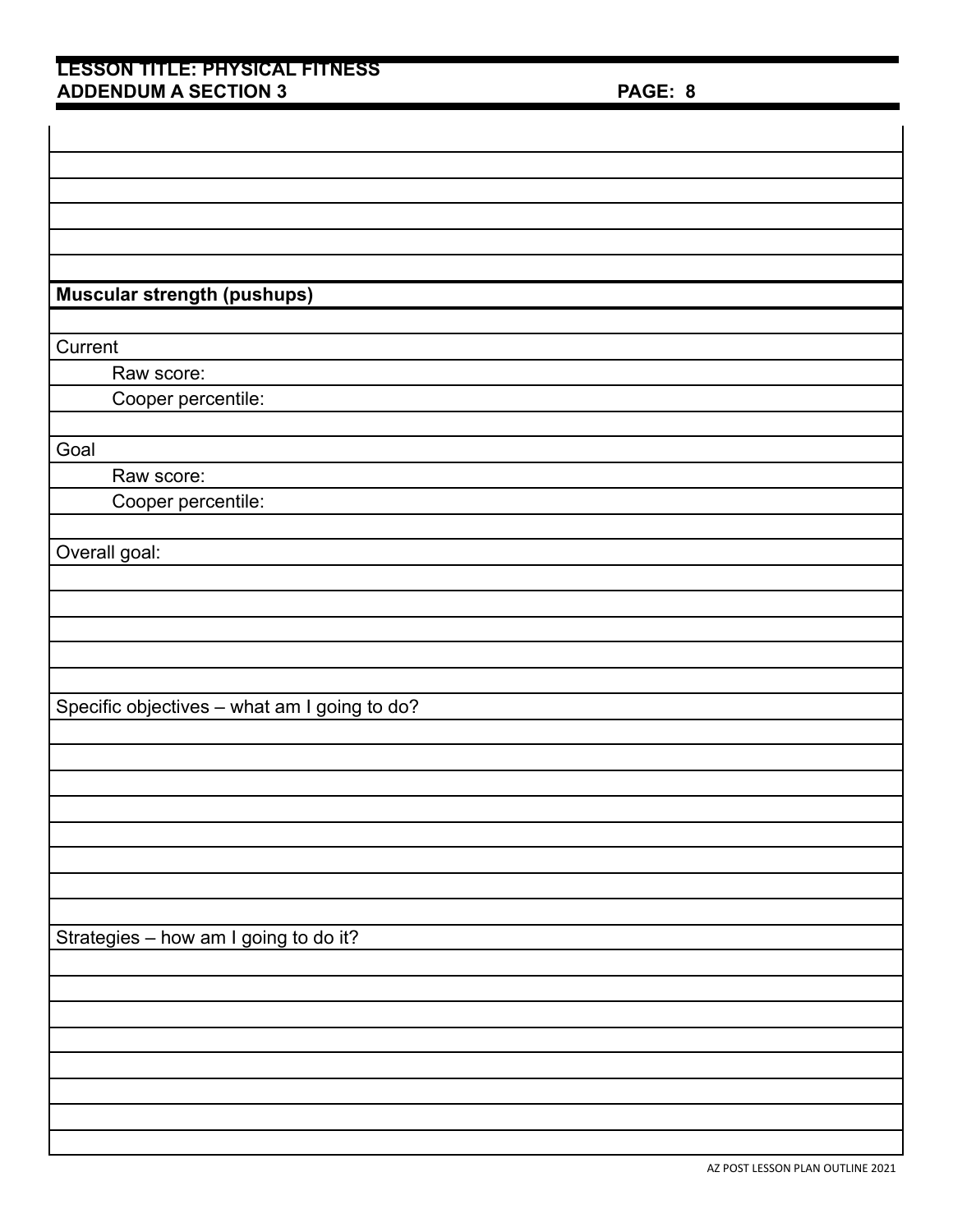| Time - how long will it take me?             |
|----------------------------------------------|
|                                              |
|                                              |
|                                              |
|                                              |
|                                              |
|                                              |
| Muscular strength (sit ups)                  |
|                                              |
| Current                                      |
| Raw score:                                   |
| Cooper percentile:                           |
|                                              |
| Goal                                         |
| Raw score:                                   |
| Cooper percentile:                           |
|                                              |
| Overall goal:                                |
|                                              |
|                                              |
|                                              |
|                                              |
|                                              |
| Specific objectives - what am I going to do? |
|                                              |
|                                              |
|                                              |
|                                              |
|                                              |
|                                              |
|                                              |
|                                              |
| Strategies - how am I going to do it?        |
|                                              |
|                                              |
|                                              |
|                                              |
|                                              |
|                                              |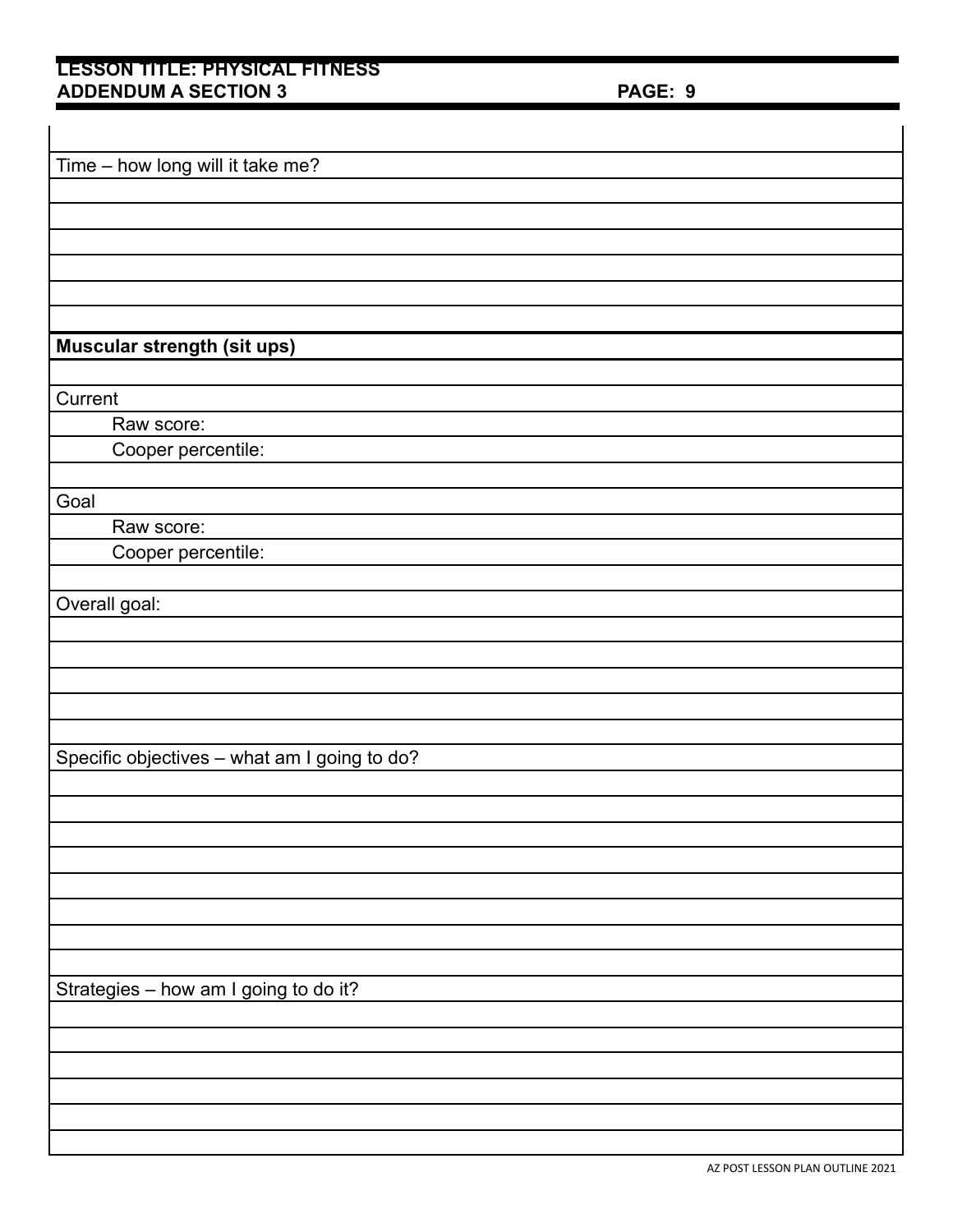| Time - how long will it take me?             |
|----------------------------------------------|
|                                              |
|                                              |
|                                              |
|                                              |
|                                              |
|                                              |
| Muscular strength (vertical jump)            |
|                                              |
| Current                                      |
| Raw score:                                   |
| Cooper percentile:                           |
|                                              |
| Goal                                         |
| Raw score:                                   |
| Cooper percentile:                           |
|                                              |
| Overall goal:                                |
|                                              |
|                                              |
|                                              |
|                                              |
|                                              |
| Specific objectives - what am I going to do? |
|                                              |
|                                              |
|                                              |
|                                              |
|                                              |
|                                              |
|                                              |
|                                              |
| Strategies - how am I going to do it?        |
|                                              |
|                                              |
|                                              |
|                                              |